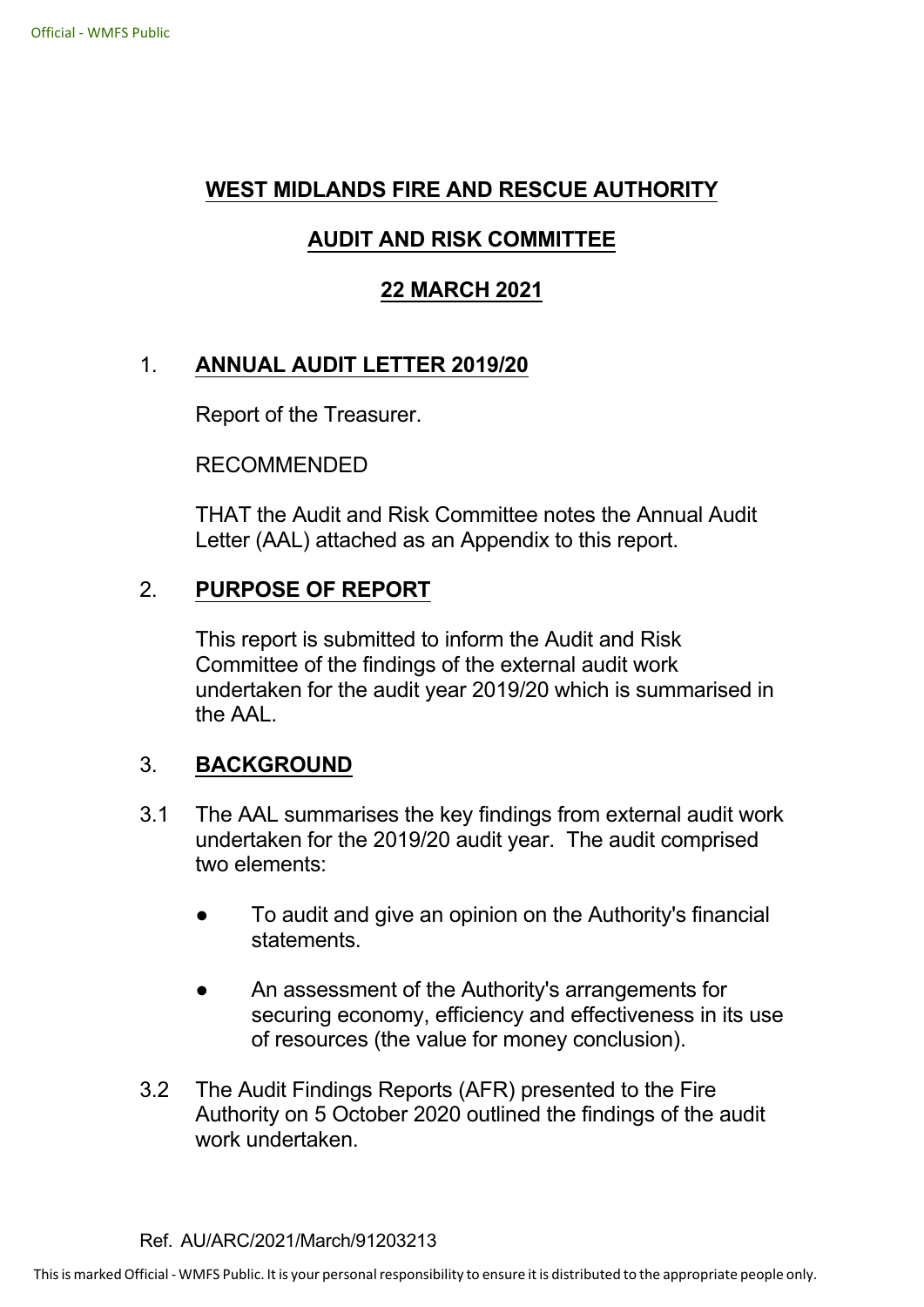- 3.3 The auditor has now issued an unqualified opinion on the Authority's 2019/20 financial statements included in the Authority's Statement of Accounts.
- 3.4 As part of the external audit work programme, the auditor was also required to provide a value for money conclusion. In carrying out this work the auditor is required to follow the National Audit Office (NAO)'s Code of Audit Practice (the Code) and Auditor Guidance Note (AGN) 07 – Auditor Reporting. The NAO Code of Audit Practice specifies the following criterion for auditors to evaluate:

*"In all significant respects, the audited body takes properly informed decisions and deploys resources to achieve planned and sustainable outcomes for tax payers and local people."*

- 3.5 As a consequence of this work, the auditor concluded that for 2019/20 the Authority had proper arrangements in all significant respects to secure economy, efficiency and effectiveness and to ensure it delivered value for money in its use of resources.
- 3.6 The Treasurer has been consulted and has agreed the content of the AAL.
- 3.7 Representatives from Grant Thornton will present and explain the findings detailed in the AAL to the Audit and Risk Committee.

## 4. **EQUALITY IMPACT ASSESSMENT**

In preparing this report an initial Equality Impact Assessment is not required and has not been carried out. The matters contained in this report will not lead to and/or do not relate to a policy change.

## 5. **LEGAL IMPLICATIONS**

There is a legal requirement for the Authority to consider the AAL Statutory Instrument 2015 No. 234 – The Accounts and Audit Regulations 2015.